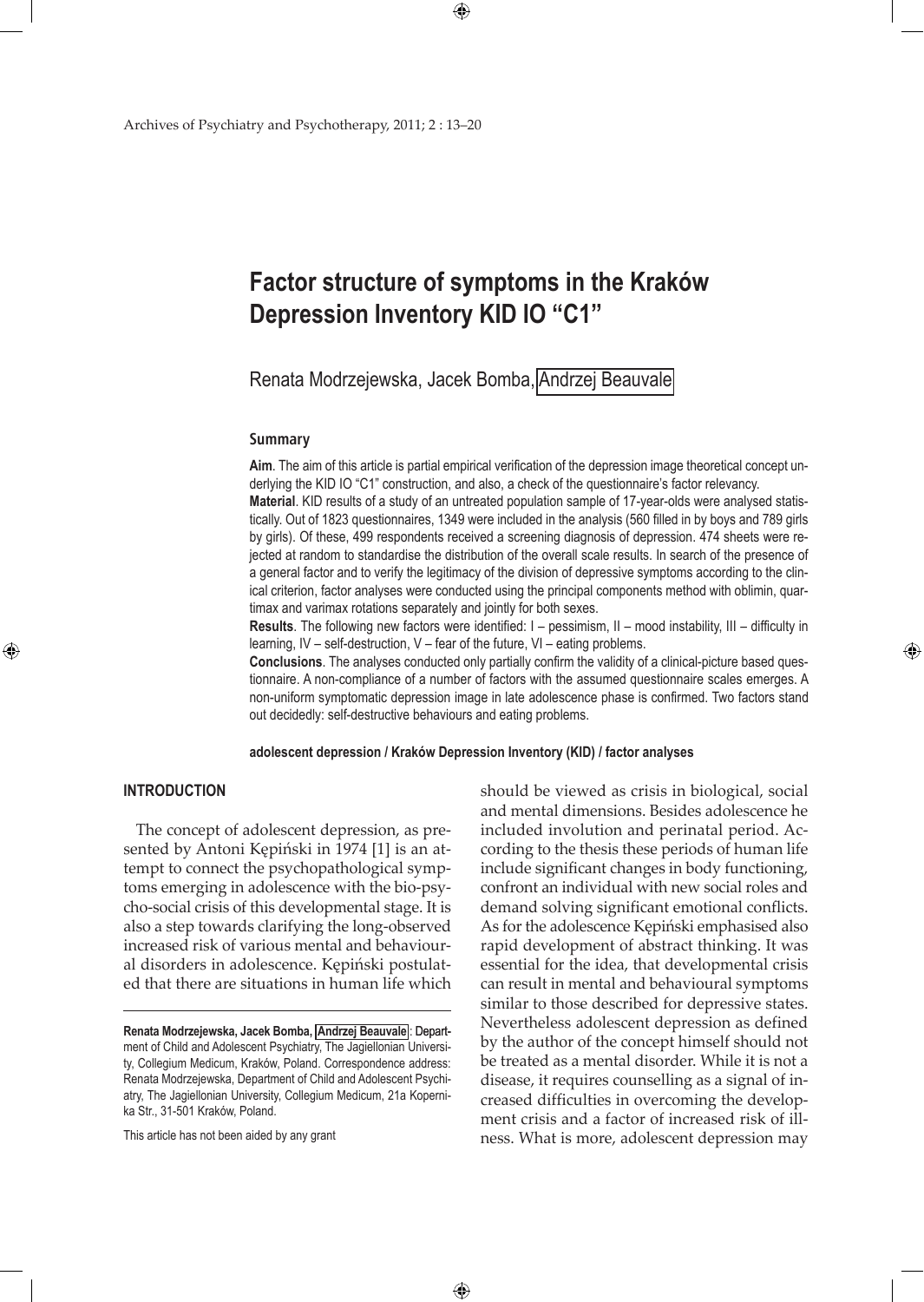⊕

overlap with symptoms of mental disorders beginning in adolescence.

Kępiński's concept was checked in clinical study of adolescents hospitalised in psychiatric in-patient unit, for the first time in their life. It was found, that prevalence of depressive syndrome among adolescent inpatients is very high (94.12%) independently from the reasons for referral to the hospital or main diagnosis established during hospitalisation [2, 3]. These findings provided empirical verification of Kępiński's thesis. Moreover 5 years follow-up provided additional data on weak or nonexistent relations between adolescent depression and affective disorders [2]. Later study on depressive adolescents followed-up 15 years after screening general population brought additional proof against relation of depressive symptomathology in adolescence and affective disorders [4].

 The above mentioned study [4] was performed as a part of bigger epidemiological one carried on since 1980'. Empirical verification of Kępiński's concepts required survey of adolescent population across the developmental period, in general (untreated) population. Across the developmental period was understood as screening prepubertal children, [re adolescents and adolescents. There was no screening tool for depression in the 1970's to be used in population 5–19 years old. It was decided to construct such one. The symptom structure of depression in children and adolescents had been already described by significant researches: Kępiński [1], Nissen [5, 6], Poznansky [7], Cytryn and McKnew [8], Albert and Beck [9], Pużyńska [109], Witkowska-Roszka [11]. Authors of Kraków Depression Inventory could rely also on the results of their own analysis of the clinical and followup work. The items of the depressive symptoms inventory were adjusted to the specific forms of psychopathological expression in the different phases of development.

The inventory was prepared in the form of a questionnaire for adolescents in the early, middle and late stages of adolescence, and in the form of a questionnaire for parents and carers for children at preschool and early school age. The low rates of validity and reliability of the tool for preschool children (KID AO "A") and the inventory which filled in by the children at early school age themselves (KID IO "A") caused them

not to be used any further. Satisfactory rates were obtained for the following versions of the Kraków Depression Inventory (KID): 1/Observation Sheet AO "B1" – for children at younger school ages (7–12 years old), 2/Symptomatic Inventory IO "B1" – for youth in early and midstage adolescence (13–15 years old), 3/Symptomatic Inventory IO "C1" – for youth in the late phase of adolescence (16–19 years old).

The KID is made up of items describing depression symptoms allocated in areas identified in taxonomic analysis of clinical trial results [3]. Experiences, feelings and behaviours regarded as depressive symptoms this way were divided into groups assumed theoretically as related to: mood, anxiety, intellectual (cognitive) functions, activity level (drive), self-destructive behaviour and somatic symptoms. Consequently, KID was broken down into six symptomatic areas:

- A.Mood disturbances,
- B. Anxiety,
- C.Cognitive disturbances,
- D.Drive disturbances,
- E. Self-destruction,
- F. Somatic symptoms

The individual versions of KID differ in the number of items throughout the questionnaire and in the areas. This is due to differences in the richness of symptomatic manifestations at different stages of development.

Standard sten scales were developed, both a general one and for specific symptomatic areas.

#### **GOAL**

A study was conducted, aimed at empirical verification of the theoretical concept of the depression image underlying the KID IO "C1" construction, and also, a check of the questionnaire's factor relevancy.

## **MATERIAL**

 $\bigoplus$ 

The Kraków Depression Inventory (KID), version IO "C1" consists of 119 statements describing the phenomenon whose presence in them-

Archives of Psychiatry and Psychotherapy, 2011; 2 : 13–20

⊕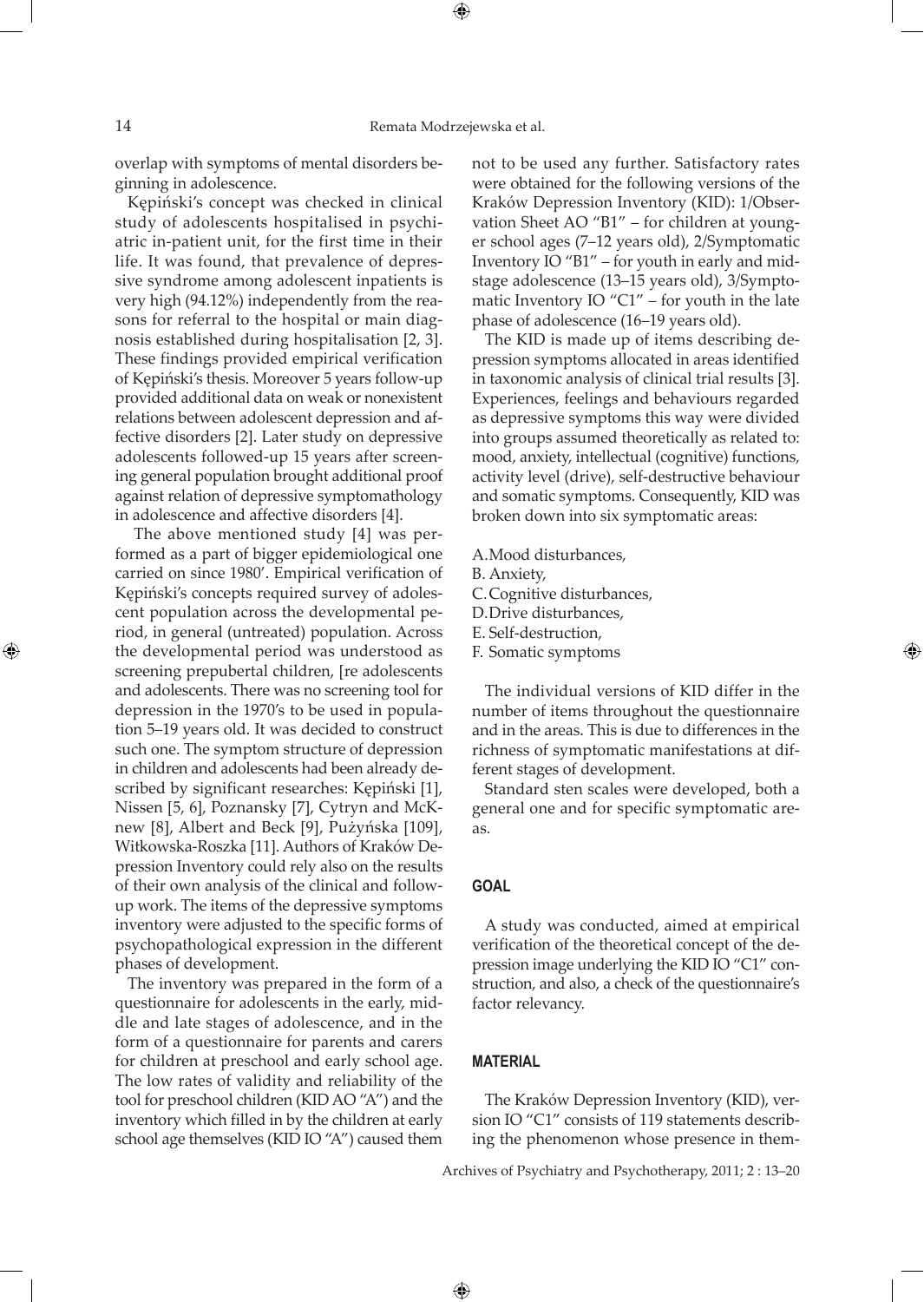selves is stated by the respondents. The one hundred and four KID IO "C1" items describe depression symptoms, taking into account specificities related to the development phase. The introductory instruction refers the truthfulness of the claims to the month preceding the survey. Some questions (e.g. on self-harm, especially suicide attempts), by their very nature force reflection covering a longer time than that specified in the instructions for the test. The diagnosis of depression based on the KID takes into account standard sten results for the different scales and for the overall scale. The reliability coefficient for the overall scale KID IO "C1" Cronbach's alpha=0.942. The diagnosis accuracy as measured by the spot-biserial correlation coefficient r=0.692 [12].

For the analyses, data were used obtained in the KID IO "C1" study of a group representative of the population of second-form students of Krakow secondary schools. It was selected using two-stage method draw establishing the correct proportions of boys and girls from secondary schools, technical schools and vocational schools (17-year-olds).

Out of the total number of 1,823 KID IO "C1"questionnaires selected for the analysis 1,349 sheets of questionnaires were subjected to exploratory factorial analyses (including 560 boys and 789 girls, of whom 499 received a result over the criterion of a screening depression diagnosis). 474 sheets were removed at random to partially standardise the distribution of the overall scale results. The procedure of random removal of some of the data involved the need to mitigate an overly sloping distribution of results in the overall scale.

# **METHODS OF ANALYSIS**

⊕

At the outset, a series of confirming factorial analyses were performed, to verify the six-factor model proposed by Bomba [12, 13].

In view of their results, exploratory factor analyses were performed to examine the actual factor structure of the Kraków Depression Inventory (KID), version IO "C1".

The factor analyses were performed using principal components with varimax and quartimax rotation and Kaiser normalisation of the

KID IO "C1" items (without control scale questions) separately and jointly for boys and girls. They aimed to find an answer to the question concerning the presence of a general factor on the one hand (quartimax rotation) and the merits of the division of depressive symptoms according to clinical criteria into 6 groups (varimax rotation) on the other. In addition, the level of correlation was checked between the agents isolated after applying direct oblimin rotation to get an additional argument in favour of the existence of a general factor. If a general factor were detected, it might indicate a uniform origin of depressive symptoms in adolescents.

A cluster analysis was performed, which groups respondents according to the arrangement of factors, and thus verifies the forms of depression

#### **Factor analysis results**

A series of confirmation factor analyses were carried out, verifying the six-factor structure adopted in the IO "C1" construction, while testing out models assuming correlated factors and uncorrelated factors. These analyses were performed on all respondents and separately in both sexes. In all studies, results were obtained that definitely pointed to a mismatch between empirical data and the model assumed (*p* for the entire model for all studies was lower by 0.001, Jöreskog's *GFI* and AGFI indices in none of the analyses not exceeded the value of 0.8; nor did Bentler-Bonette NFI and NNFI indices even reach 0.8). Therefore, exploratory factor analyses were performed to examine the actual factor structure of the Kraków Depression Inventory (KID), version IO "C1". spree

(According to the scree test criterion,) exploratory factor analyses yielded irresolute solutions with 1 or 5–6 factors both in the entire study group and boys and girls separately. Due to the six-scale structure of the questionnaire assumed by the authors, six-factor solutions were adopted. The total explained variance for the 6-factor solution was as follows: for the entire group and both sexes 32 to 33%. The measure of sampling adequacy for the entire group was KMO=0.948; for girls KMO=0.924, for boys KMO=0.897 with very statistically significant Bartlett sphericity

Archives of Psychiatry and Psychotherapy, 2011; 2 : 13–20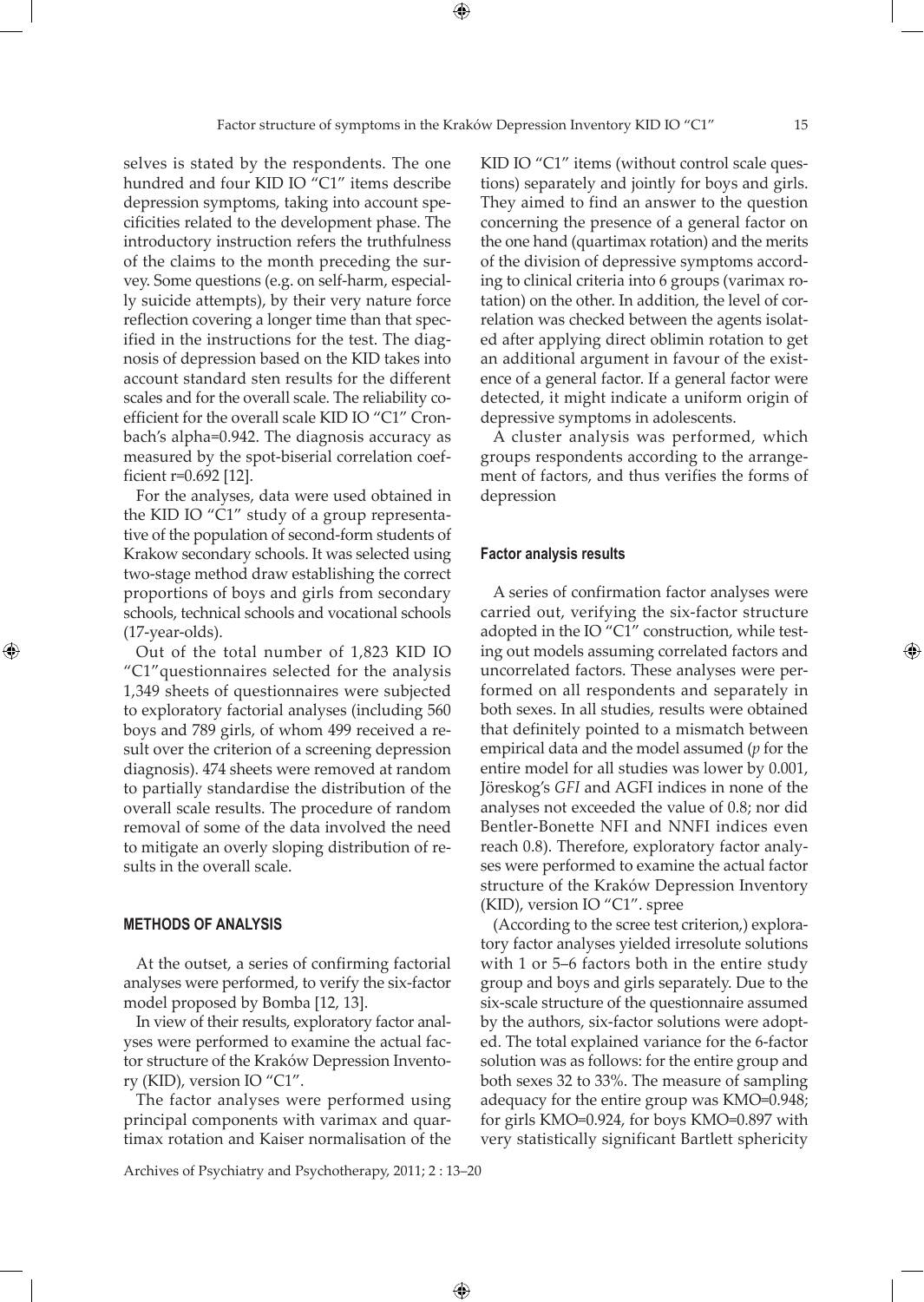⊕

test values (p<0.0005). In all three cases, the rotation had reached convergence, respectively: in the whole group – for quartimax in 6 iterations for direct oblimin - in 19, for varimax - in 10 iterations, in boys – in 11, 24 and 11, in girls – in 8, 34 and 17.

As expected, the vast majority of items (69 of 92 in the whole study group, 72 in girls and 68 in boys) of the questionnaire have factor loads above the criterion adopted (value 0.30) in a single general factor following quartimax rotation. The largest loads were obtained for item B037 (I am constantly anxious: 0.627 in the whole group; 0.625 in girls and 0.568 in boys), A034 (I feel depressed all the time: 0.606 in the entire group, 0.673 in girls and 0.583 in boys) for item D80 position (I have no strength for anything:0.588 in the whole group; 0.656 in girls and 0.504 in boys) and for item A030 (I am sad all the time: 0.556 in the whole group, 0.622 in girls and 0.533 in boys). Intergenerational reliability of the general factor determined using the Spearman rank correlation coefficient between the loads of corresponding factors (following rotation) rho=0.701 for all 92 items and rho=0.574 for 75 items with at least one load equal to or greater than 0.40 is relatively low.

An analysis with quartimax rotation rendered results in favour of the existence of a general factor in almost the entire content-related area of the questionnaire. The only exception seems to be a few items, all associated with eating disorders.

Direct oblimin rotation resulted in six separate factors, weakly correlated with one another. The correlation coefficients are so low that they cannot provide references for further arguments in favour of the existence of a general factor (the highest rates do not exceed 0.35). The correlation coefficients between the first and the sixth factor (bringing together items relating to eating disorders) are low, although higher than many others in the whole group (r=0.287) and in girls (r=0.284). In boys, the corresponding Pearson coefficient is lower (r=0.189).

The components extracted in the varimax rotation have sufficiently high loads for semantic interpretation.

Factor 1, with the highest loads for items D025 – I feel that my life has no sense (0.627 in the whole group, 0.633 in girls and 0.609 in boys)

and in boys for item E102 – I do not see anything which I could pursue (0.658; in the whole group  $-$  0.551, in girls  $-$  0.536), with the most significant loads in scales A (10 out of 13 in the entire group, just as in girls and 9 out of 13 in boys), D (8 out of 17 in the whole group, 7 in girls and in boys) and E (6 out of 18 in the entire group, as well as girls and boys). The intergenerational reliability coefficient for factor 1 is quite high (rho=0.832/0.848). The content of most items is associated with sadness, pessimism and poor motivation to act.

Factor 1 Pessimism

- A030 I am sad all the time
- A034 I feel depressed all the time
- A061 I feel nobody needs me
- A071 I do not succeed in anything
- B010 Nothing good awaits me in the future
- B086 It seems to me that everything will finish badly
- C108 I am not satisfied with myself
- D025 I feel that my life has no sense
- D080 I have no strength for anything
- D081 Life is such that it is not worth to get out of bed, to dress

⊕

- D110 I do not start anything new
- E039 It seems to me that human life has no sense
- E102 I do not see anything which I could pursue
- E115 It seems to me there is no sense in caring for anything

Factor 2 features a high load at item A013 – I cry or get angry just about anything, but only in the entire group  $-0.616$  (0.559 in girls, while in boys less than 0.300). This item in boys is closest to factor 5. Factor 2 is clearly consolidated by differences between the sexes and differences between the girls than it is by differences between the boys, for whom its semantic contents is somewhat different. This is reflected both in smaller factor loads in boys, as well as in their different location for B scale items, of which as many as 9 have significant loads throughout the sample, while in girls – 7, and in boys only 1. For other scales, the differences are much smaller – in the A scale (7 in the entire group and in girls, 5 in boys) in D (6 in the entire group, 4 – in girls, 5 – in boys), in the F scale (8 in the whole group, 5 in girls and 6 in boys). Also, the intergenera-

Archives of Psychiatry and Psychotherapy, 2011; 2 : 13–20

 $\bigoplus$ 

⊕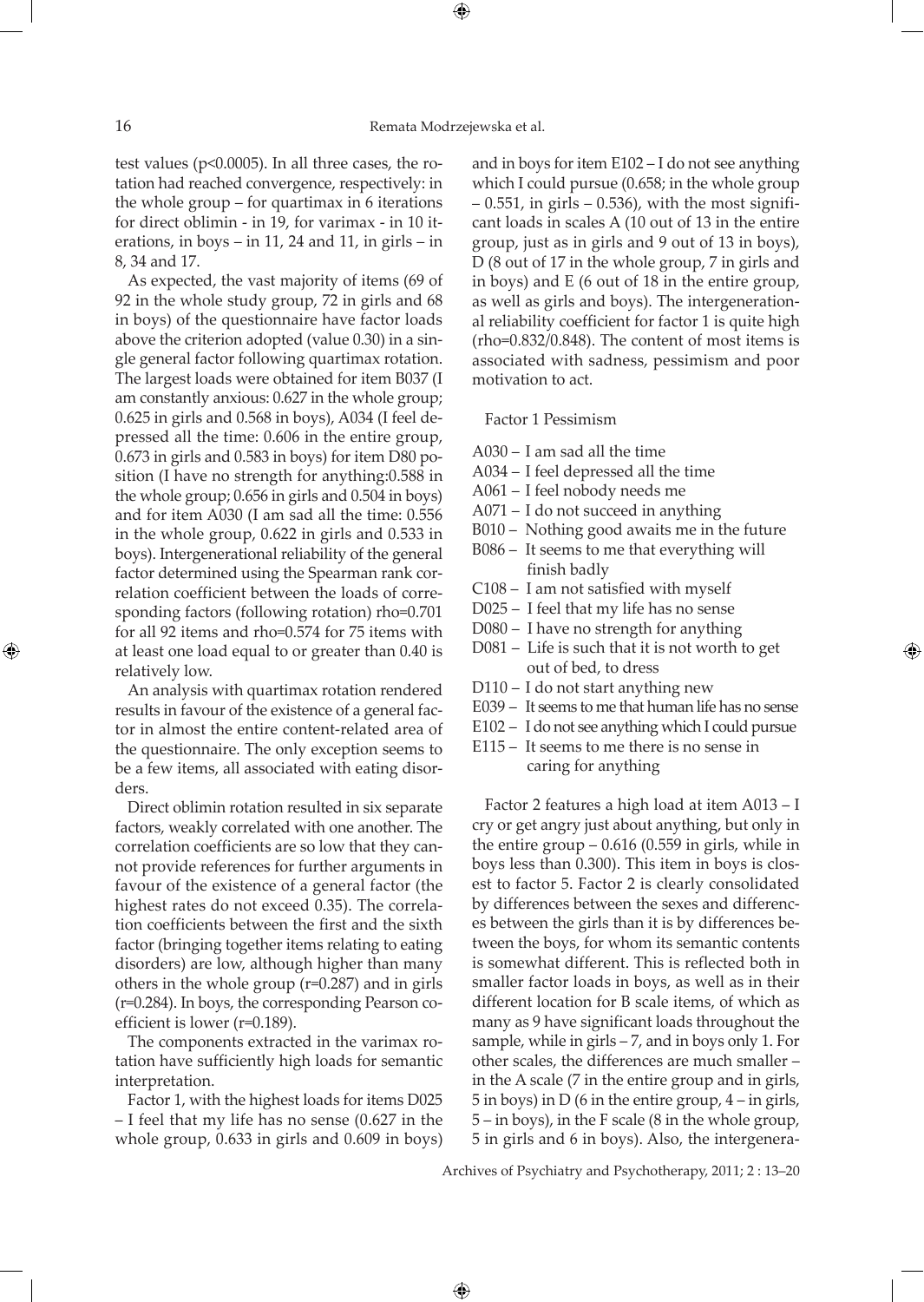⊕

tional reliability of this factor is relatively low  $(rho=0.627/0.678)$ . The content of the item is associated primarily with mood fluctuations, fatigue and autonomic dysfunction.

Factor 2 Mood instability

- A013 I weep or get cross for trifles
- A076 I am sad or merry even on the same day without any visible reasons
- A107 Even a trifle brings me to despair
- B014 I often tremble all over
- B022 Sometimes I am afraid I do not know of what
- B035 I easily weep for trifling reasons
- B037 I am constantly anxious
- B062 I have a feeling of fear all the time
- D003 Even if I sleep the whole night I am tired in the morning
- D114 I am tired all the time that I cannot undertake anything
- F028 I often have tummy aches
- F054 I am sleepy all the time
- F083 I often have a headache
- F100 Something often ails me

⊕

Factor 3 has the biggest number of significant factor loads in scales C (8 in the entire group and in girls, 7 in boys) and D (7 in the entire group, 6 in girls and 7 in boys). The content of these items indicates difficulty with schoolwork and a drop in motivation to learn. This factor has the highest intergenerational reliability (rho=0.895/0.908).

Factor 3 Learning difficulties:

- C005 I cannot study lately
- C020 When I study nothing enters my head
- C041 I receive worse grades now than usually
- C057 I prefer to occupy myself with anything but study
- C087 I do not think as quickly as before
- C089 I cannot concentrate on books
- C109 Learning ceased to interest me
- D067 I cannot get out of bed in the morning
- D111 Even if I study for short time I get very tired
- D114 I am tired all the time that I cannot undertake anything
- E043 It does not matter what I do as long as it is fine
- E098 I do not attach any importance to school or to studying

Archives of Psychiatry and Psychotherapy, 2011; 2 : 13–20

Factor 4 (in the entire group, while 3 in girls and boys) has the largest loads for the following items: E097 – I often think about taking my life (0.696 in the entire group, 0.689 in girls, 0.695 in boys), E59 – constantly thinking about taking my life (0.649 in the entire group, 0.641 in girls, 0.654 in boys), E068-I wish I was dead (0.638 in the entire group, 0.634 in girls, 0.665 in boys). This factor is very uniform semantically, because it has loads mainly on one scale – E (12 out of 18 in the entire group and in boys and 13 in girls), associated with self-harm (self-destruction in the form of suicidal thoughts and plans.) Its intergenerational integrity is not very high (rho=0.709/0.777).

Factor 4 Self-harm:

- E007 I look for dangerous situations ns
- E015 I often think about death
- E017 I drink alcohol because I see no other solution in this situation
- E046 I It happens to me that I cause myself pain (by cutting or burning myself) on purpose
- E053 I think it would be good to finish with oneself
- E059 Constantly thinking about taking my own life
- E075 I have happened to try to take my life because I could no longer endure
- E097 I keep on thinking about suicide
- E068 I would like to die

In the entire group and in girls, factor 5 and the corresponding factor 2 in boys has the most significant loads at B scale positions, related semantically to fear of the future (10 of 17 in the entire group and 11 in girls and boys). Item B078 has the highest load in the entire group and in girls – I am afraid of events that are to happen in my life (0.596 and 0.607, respectively; in boys  $-0.543$ ). As with the previous one, its intergenerational accuracy is not very high (rho=0.723/0.748).

Factor 5 Fear of the future:

- B044 I am afraid I will not be able to cope with my duties
- B048 It seems to me that something bad will happen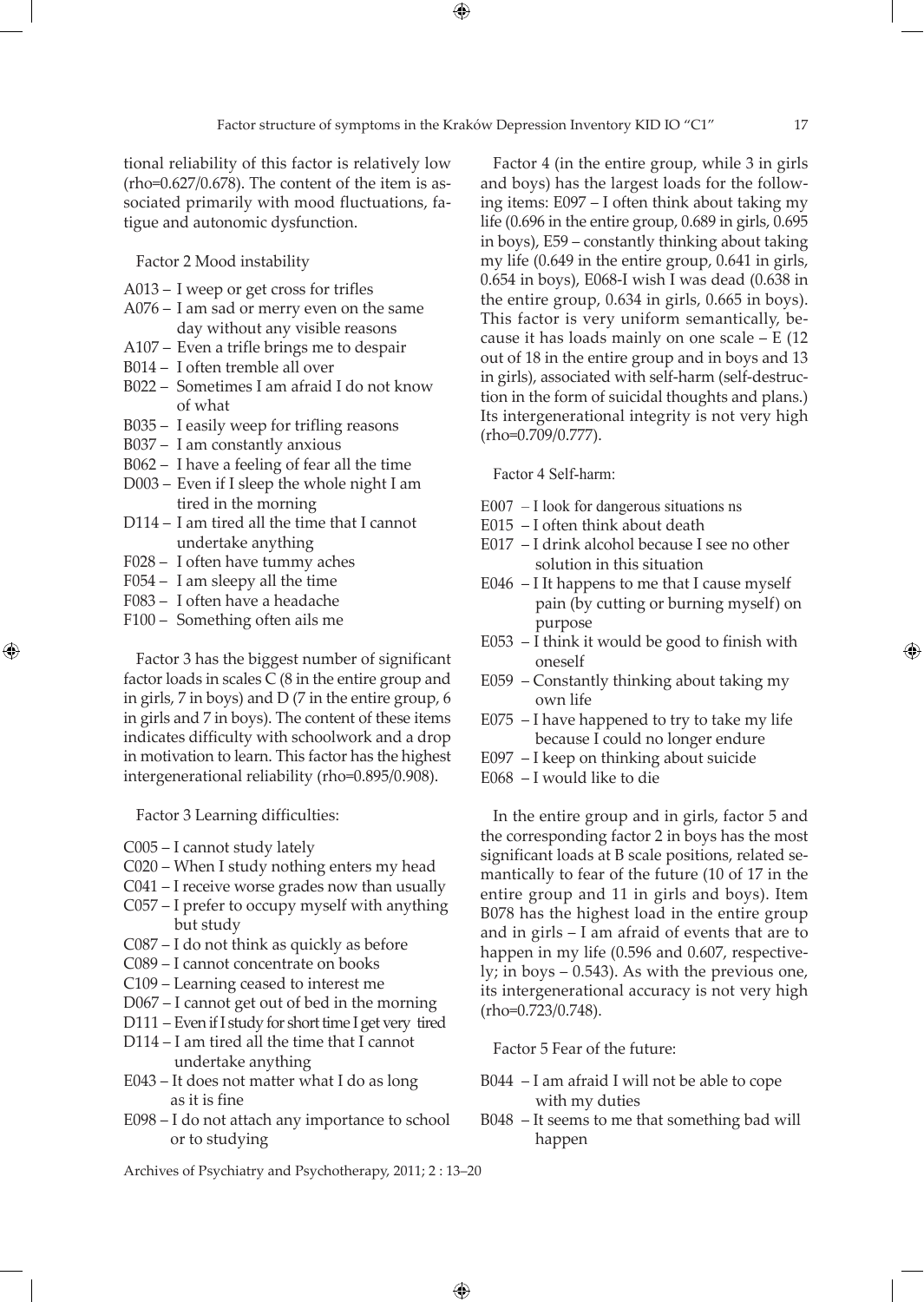## 18 Remata Modrzejewska et al.

⊕

- B056 I am afraid that when I begin working I will not be able to cope with it
- B066 A fear of something I do not understand paralyses me
- B072 I am afraid of all changes
- B078 I am apprehensive of events that are to take place in my life
- F119 I am afraid I can fall seriously ill

Factor 6, (as well as after quartimax rotation) consists of four F-scale items concerning appetite and eating: F103 – I almost do not eat at all (0.718 in the entire group, 0.724 in girls and 0.559 in boys), F008 – I have no appetite (0.666 in the whole group, 0.673 in girls and 0.535 in boys), F049 – Eating is no longer a pleasure for me (0.611 in the whole group, 0.597 in girls and 0.610 in boys) and F069 – I lost much weight lately (0.583 in the whole group and in girls; 0.593 in boys). Its intergenerational reliability rho=0.479/0.533 is low due to the small number of items that it is related to.

Factor 6 Eating problems:

E008 – I have no appetite E049 – Eating is no longer a pleasure for me E069 – I lost much weight lately E103 – I almost do not eat at all

#### **Cluster analysis results**

⊕

Cluster analysis was performed using  $k - av$ erage method, imposing the isolation of 6 clusters. Six clusters have been isolated.

Focus 3 – 417 respondents: all averages of factor results below the arithmetic mean. Most apparent is the deviation from the average in the results in factor 3 and factor 2 (studying difficulties and mood instability).

Focus 2 – 317 respondents: elevated level of factor 3 (studying difficulties) (average 1z). Other averages below 0z.

Focus 5 – 230 respondents: elevated level of the following factors: 5 (fear of the future: 0.9z) and 2 (Mood instability: 0.9z). Other averages below 0z.

Focus 1 – 167 respondents: very clearly elevated results for factor 1 (pessimism – 1.7z) and slightly elevated for factor 5 (fear of the future: 0.4z). Reduced results in factor 4 (self-harm: – 0.4z).

Focus 4 – 118 respondents: very clearly elevated results of factor 4 (self-harm: 2.3z) and slightly elevated in factor 1 (pessimism: 0.6z).

Cluster 6 – 100 respondents: very high scores in factor 6 (eating problems: 2.6z) and moderately elevated in factor 2 (mood instability: 0.7z).

There were statistically significant differences between girls and boys in cluster frequency distributions (chi-square=130, 18, df=5,  $p \le 0.0005$ ). The girls are relatively more often part of cluster 5 (24.7%) compared with 6.3% of boys and to cluster 6 (9.8% vs. 4.1%). Boys are more often found in cluster 2 (29.8%) compared with 19.0% of girls and in cluster 3 (40.7% vs. 24.0%). The cluster with no differences in the frequencies is associated with self-harm (about 9% of boys and girls each). The above percentages refer to all adolescents included in the analysis, regardless of the overall score in KID IO "C1".

# **DISCUSSION OF RESULTS OF ANALYSES CARRIED OUT**

The factor analysis of the whole of material containing full information on the subjective experiences of adolescent girls and boys did not confirm the model of grouping of sensations and behaviours assumed when building the KID model, treated as psychopathological symptoms around mental functions included previously: mood, anxiety, cognitive functions, drive, self-destruction and somatic symptoms. This result is remarkable, especially in the context of the contemporary understanding of psychopathology. The modern classification of mental disorders is based on the 'relationship between the basic issues and descriptive similarity' [14]. Note, however, that the analysis included material obtained in the respondents' own reflections gathered using the questionnaire method, of whom only 27.9% [15, 16] were given a screening diagnosis of depression. Thus, most of the adolescents surveyed only showed single symptoms considered typical of adolescent depression. This was observed already in the sixties [17].

↔

The exploratory factor analyses conducted using principal components only partially confirm the validity of the breakdown of the KID IO "C1"based on the clinical picture into six groups

Archives of Psychiatry and Psychotherapy, 2011; 2 : 13–20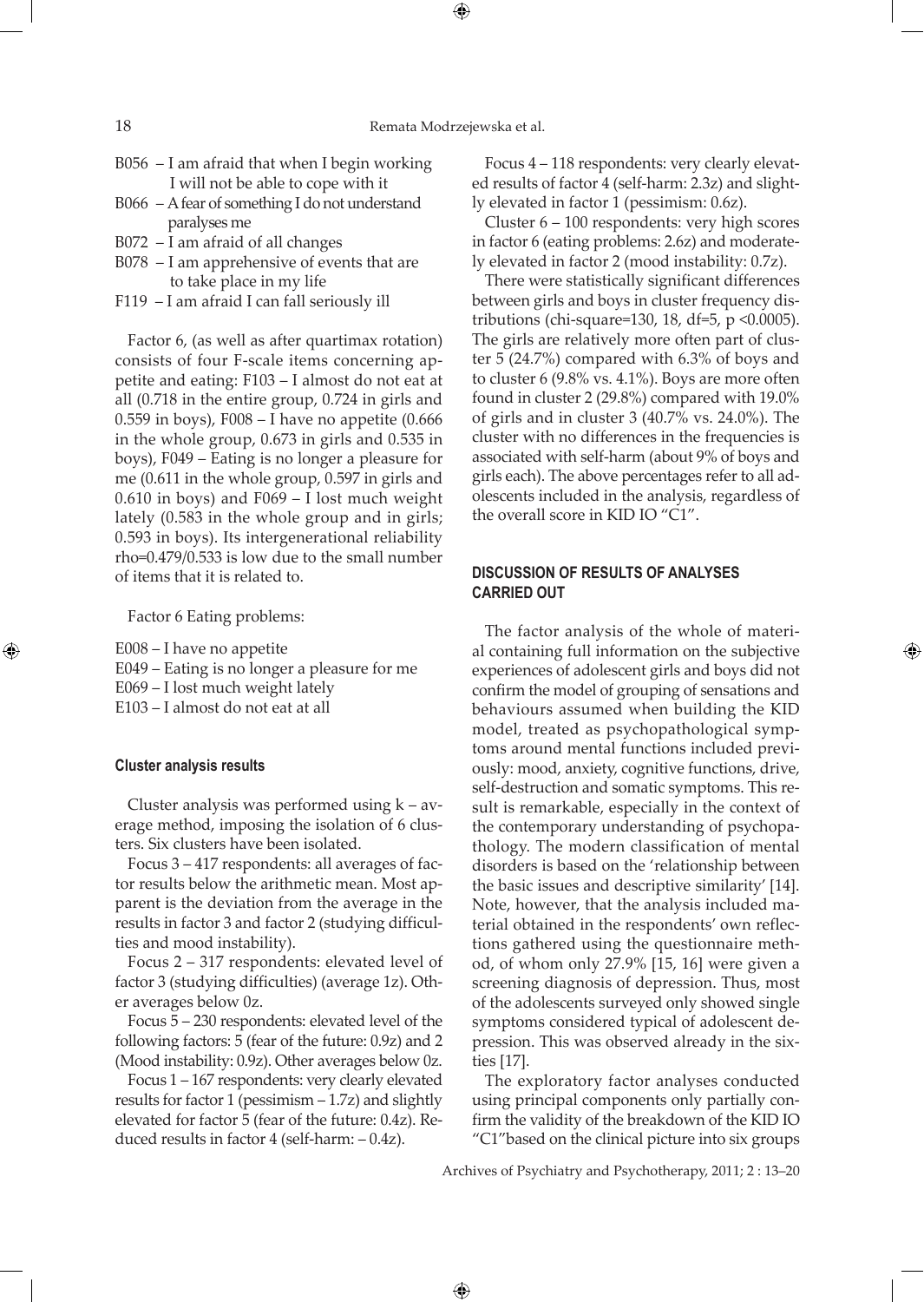$\bigoplus$ 

of symptoms considered typical of adolescent depression in late adolescence and developed as KID sub-scales. As is indicated by the analysis with quartimax rotation, almost all of the symptoms included in KID IO "C1" symptoms may be associated with a single general factor. Exceptions are individual items of the questionnaire describing eating disorders. However, direct oblimin rotation failed to provide a reinforcement clude symptoms treated by Nissel for assuming the existence of such a factor.

It can therefore be concluded that the analy-<br> $\frac{1}{2}$  terpreted ses did not confirm explicitly, nor did they challenge explicitly, the existence of a single mechanism for adolescent depression.

In the varimax rotation analysis, six components were isolated with loads that would enable semantic analysis. The factors determined this way do not coincide with the groups of symptoms that make up the subscale KID, with the exception of self-destructive behaviours [15]. Other factors, interpreted according to the content of the descriptions of experiences and behaviours which they consist of are similar to Kępiński's types of adolescent depression [1], rather than a group of symptoms combined with a single content. The symptoms grouped into KID subscales in the analysis

⊕

were included in the various factors (Fig. 1), sometimes showing a link to several factors.

For example, somatic symptoms, grouped in the F subscale in KID, were scattered. Some of them associated with eating formed a separate factor (6). Others were included in factor 2 described as mood instability and factor 5 described as fear of the future. Factor 2 came to include symptoms treated by Nissen [4, 5, 6] as characteristic of depression in children and interpreted as an expression of child alexithymia (headache, abdominal pain, fatigue).

The factor that seems nearest to the cognitive scale is the factor related to difficulties at school, though it also includes the greater part of drive abnormalities. If we assume that drive problems are not a symptom unique to adolescent depression, like somatic disorders, but rather join other symptoms associated with the various factors, then this would imply the need to revise the scales of the questionnaire.

Interesting information is also given by cluster analysis. Cluster 3 that groups respondents with the lowest KID results – includes more boys, which corresponds to the results of studies of th6 prevalence of depressive symptoms in the untreated population of 17-year-olds in Kraków



Archives of Psychiatry and Psychotherapy, 2011; 2 : 13–20